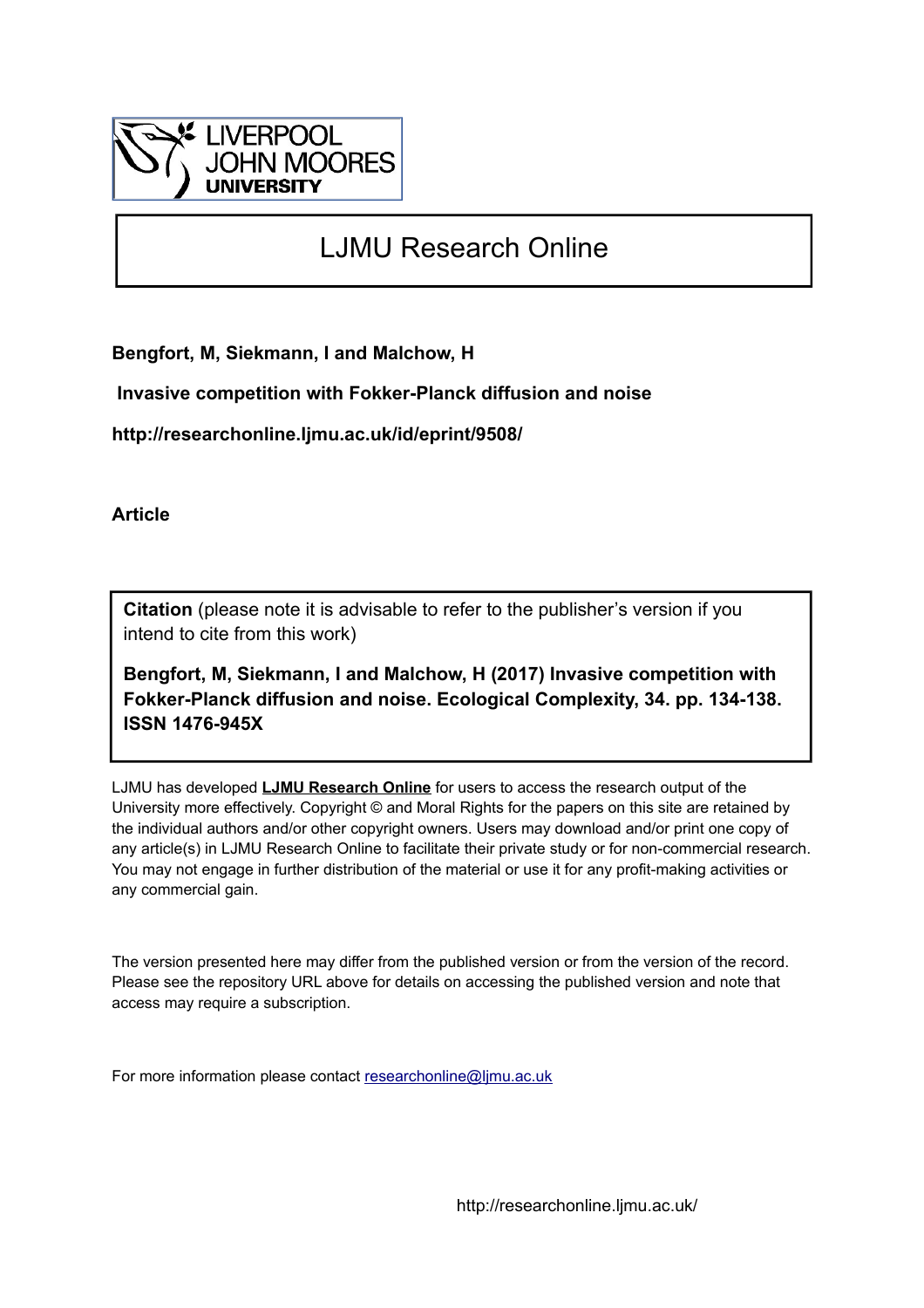## Invasive competition with Fokker-Planck diffusion and noise

Michael Bengfort<sup>a,\*</sup>, Ivo Siekmann<sup>b</sup>, Horst Malchow<sup>c</sup>

a Institute of Coastal Research, Helmholtz-Zentrum Geesthacht, Max-Planck-Straße 1, 21502 Geesthacht, Germany <sup>b</sup>Institute for Mathematical Stochastics, Georg-August-University of Göttingen,  $Goldschmidtstraße 7, 37077 Göttingen, Germany$ c Institute of Environmental Systems Research, School of Mathematics / Computer Science, Osnabrück University, Barbarastraße 12, 49076 Osnabrück, Germany

### Abstract

Species competition in a fluctuating environment is often modelled with stochastic reactiondiffusion equations. In most cases the movement of individuals is described as Fickian diffusion. However, in heterogeneous environments this is not the first choice. Recently, it has been shown that Fokker-Planck diffusion describes the movement of species in a more realistic way. Fickian diffusion always leads to spatially uniform stationary distributions whereas the Fokker-Planck diffusion generates nonuniform solutions according to the heterogeneity of the environment and the corresponding spatial variation of diffusion. Species accumulate in regions of low diffusivity and tend to lower their densities in areas of high diffusivity. In the present paper, the impact of Fokker-Planck diffusion is studied with particular consideration of changing spatio-temporal population patterns during the competitive invasion of a spatially heterogeneous, populated habitat. The standard Lotka-Volterra competition model is applied to describe the resident-invader interaction. The resident is assumed to be adapted to the heterogeneous living conditions, i.e., its motion is modelled as space-dependent Fokker-Planck diffusion. The invader's diffusion is taken as neutral Fickian. Furthermore, it is shown that multiplicative environmental noise can either foster or hinder the invasion.

Keywords: Competition, invasion, Fokker-Planck diffusion, environmental noise

<sup>∗</sup>Corresponding author

Email addresses: michael.bengfort@hzg.de (Michael Bengfort),

ivo.siekmann@mathematik.uni-goettingen.de (Ivo Siekmann), horst.malchow@uni-osnabrueck.de (Horst Malchow)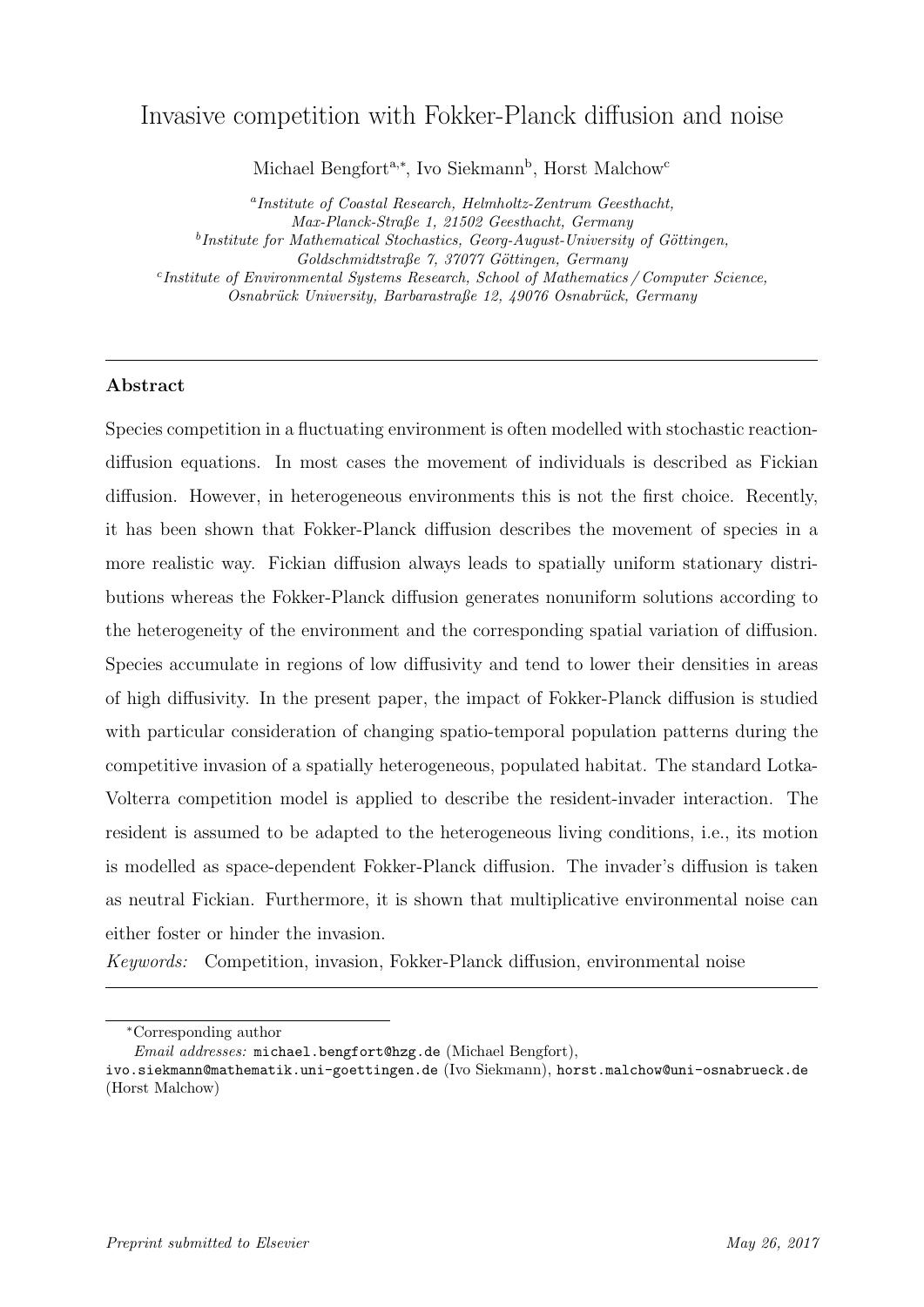#### 1. Introduction

 Biological invasions are a growing threat to biodiversity around the world. The spread of alien species can lead not only to the extinction of indigenous species, but also cause consid- erable economic damage in eco- and agro-ecosystems. These are, contrary to water-air-soil contamination, unfortunately mostly irreparable, since the invasive species constantly re- produce and often have no natural enemies. Well-known examples are the invasion of rabbits [\(Perrings et al., 2000\)](#page-13-0) and cane toads [\(Urban et al., 2008\)](#page-13-1) in Australia or the in- vasion of a Pacific oyster in the Dutch and German Wadden Sea [\(Diederich et al., 2005\)](#page-12-0). Many of these invasions are caused by anthropogenic effects such as globalized traffic and trade or climate change. On the other hand it might be of interest to reintroduce a species into an ecosystem where it has been eradicated before.

 Modelling the invasion process can help to identify mechanisms which foster or hinder successful invasions. Most ecological models on this subject describe species densities on a population level. Individual movement is often described as diffusive process. In a heterogeneous environment the mathematical formalism which describes this process in a realistic way depends strongly on the respective species abilities.

 In a recent publication [\(Bengfort et al., 2016\)](#page-11-0), different formulations for diffusivities have been assumed purely space-dependent. Spatial patterns may already occur without any interactions. For this setting, the spatially stationary solution has been derived. Fur- thermore, the speed of diffusive waves of a single logistically growing population has been analytically estimated, and conditions for the formation of spatio-temporal and Turing patterns in an excitable prey-predator system have been given.

 Another recent publication [\(Siekmann and Malchow, 2016\)](#page-13-2) has dealt with the control of invasion of a populated habitat by selective infection of the invader. Forthermore, the area is subject to uncorrelated and/or correlated environmental noise the resident is adapted to but the invading population not.

 The present work shall link the two latter approaches. The Lotka-Volterra textbook model of the competition of two populations is combined with space-dependent Fokker-Planck diffusion of the residents, Fickian diffusion of the invaders and environmental noise. Two 29 competing species,  $X_1$  and  $X_2$ , are modelled with equal mutual competition rates but different movement abilities. It is assumed that the resident species is adapted to the environmental conditions in its habitat. Favourable regions are characterized by a lower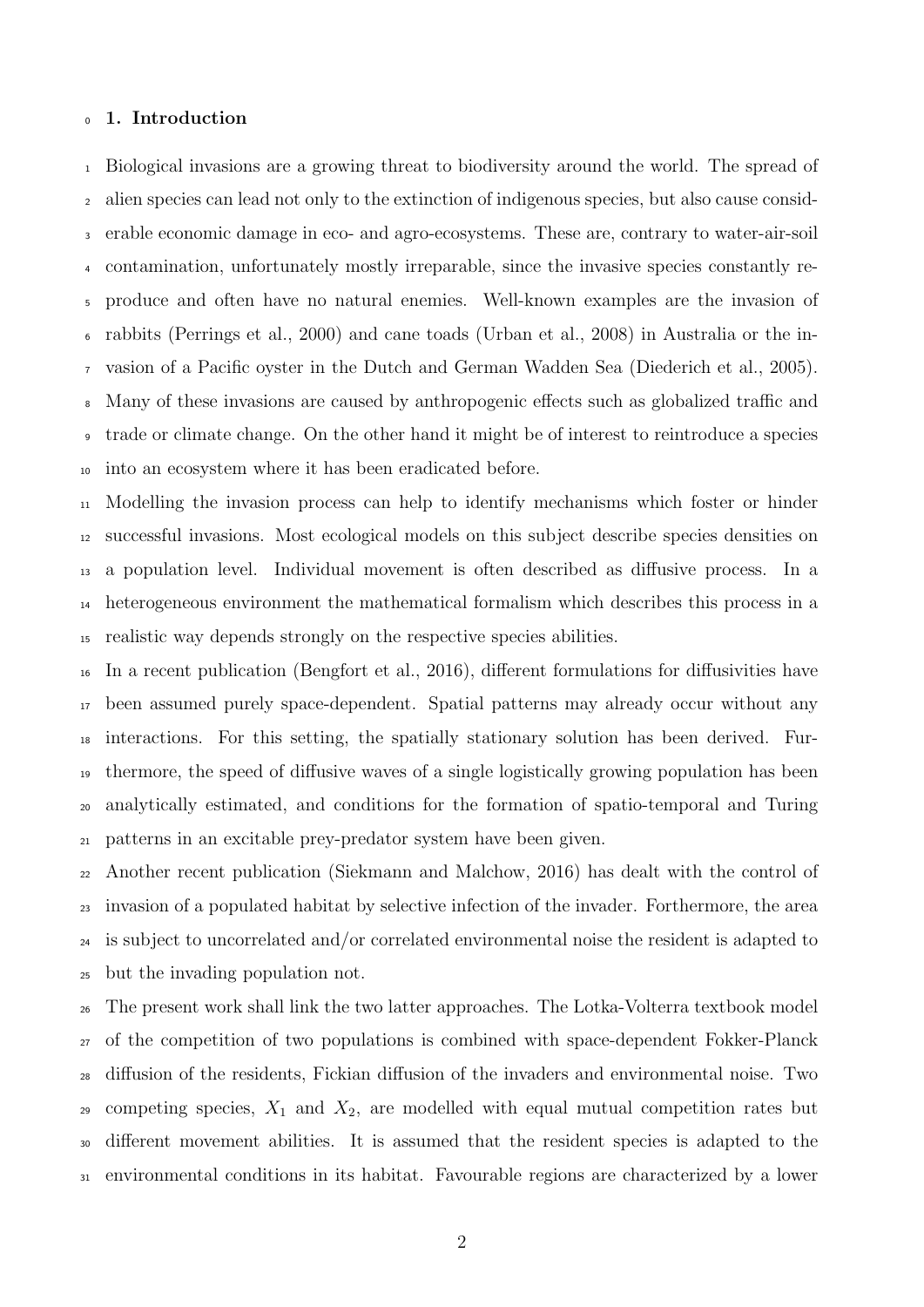diffusion coefficient whereas it is rather high in unfavourable patches. Hence, the resident species move fast in unfavourable regions and tend to remain in the favoured. On the other hand, the invader's diffusivity is spatially uniform, i.e., it moves independent of the environmental conditions. It will be shown that the spatial heterogeneity modelled by Fokker-Planck diffusion but also the external noise can foster or hinder the invasion.

#### 37 2. Methods

 Interactions and movements of populations in a heterogeneous and variable environment are often modelled with stochastic reaction-diffusion equations. Diffusive fluxes in ecology can differ due to specifics of the population's relationships and environmental heterogeneity.  $_{41}$  They might be neutral cf. eq. [\(1\)](#page-3-0), attractive [\(2\)](#page-3-1) or repulsive [\(3\)](#page-3-2), i.e., for N populations

<span id="page-3-2"></span><span id="page-3-1"></span><span id="page-3-0"></span>
$$
\vec{j}_{in} = -D_i(\vec{r}, \mathbf{X}) \vec{\nabla} X_i(\vec{r}, t) , \qquad (1)
$$

$$
\vec{j}_{ia} = -D_i^2(\vec{r}, \mathbf{X}) \vec{\nabla} \left[ \frac{X_i(\vec{r}, t)}{D_i(\vec{r}, \mathbf{X})} \right] = +X_i(\vec{r}, t) \vec{\nabla} D_i(\vec{r}, \mathbf{X}) - D_i(\vec{r}, \mathbf{X}) \vec{\nabla} X_i(\vec{r}, t) , \tag{2}
$$

$$
\vec{j}_{ir} = -\vec{\nabla} \left[ D_i(\vec{r}, \mathbf{X}) X_i(\vec{r}, t) \right] = -X_i(\vec{r}, t) \vec{\nabla} D_i(\vec{r}, \mathbf{X}) - D_i(\vec{r}, \mathbf{X}) \vec{\nabla} X_i(\vec{r}, t) ; \tag{3}
$$
\n
$$
i = 1, 2, \dots, N.
$$

42 The usual notation is used:  $\mathbf{X}(\vec{r}, t) = \{X_i(\vec{r}, t); i = 1, 2, \dots, N\}$  is the vector of population 43 densities at position  $\vec{r} = \{x, y\}$  and time t and  $D_i(\vec{r}, \mathbf{X})$  their possibly space- and density-<sup>44</sup> dependent diffusion coefficient. The formulations [\(1–](#page-3-0)[3\)](#page-3-2) have been elaborated by [Skellam](#page-13-3) <sup>45</sup> [\(1951;](#page-13-3) [1973,](#page-13-4) and nicely summarized by [Okubo](#page-12-1) [\(1980\)](#page-12-1), see also [Aronson](#page-11-1) [\(1985\)](#page-11-1) and [Murray](#page-12-2) <sup>46</sup> [\(1989\)](#page-12-2). In order to complete the list of ecodiffusive fluxes in heterogeneous media, one could 47 add the flux in environmental potentials  $U(\vec{r})$ 

$$
\vec{j}_{ip} = \vec{j}_{ik} + \gamma_i X_i(\vec{r}, t) \vec{\nabla} U(\vec{r}); \quad i = 1, 2, \dots, N; \tag{4}
$$

<sup>48</sup> where  $\gamma_i$  is called the coefficient of affinity of  $X_i$  to the environment and index k can 49 be n, a and r respectively, i.e., one of the fluxes  $(1-3)$  $(1-3)$  can be applied. The minima of  $U(\vec{r})$  correspond to preferable and, therefore, attracting habitats. The latter concept has <sup>51</sup> been derived from the ideas of habitat value and environmental density [\(Morisita, 1971;](#page-12-3) <sup>52</sup> [Shigesada and Teramoto, 1978\)](#page-13-5).

<sup>53</sup> The neutral diffusion is also called Fickian [\(Fick, 1855\)](#page-12-4) whereas the repulsive type is named <sup>54</sup> after Fokker and Planck [\(1914;](#page-12-5) [1917\)](#page-13-6). For a certain density dependence of diffusion, the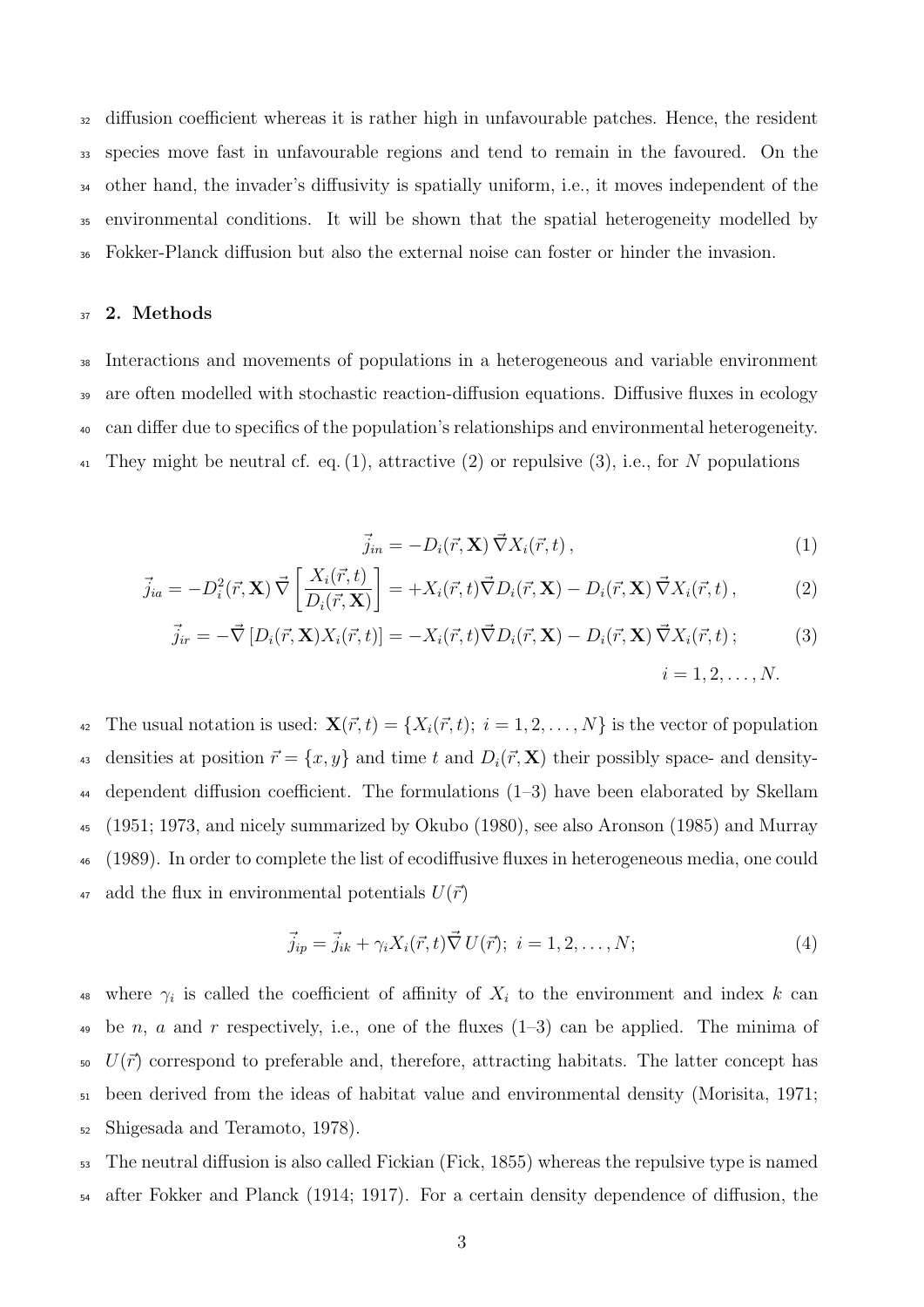<sup>55</sup> latter has been used for modelling the spatial segregation of populations [\(Shigesada et al.,](#page-13-7)

<sup>56</sup> [1979;](#page-13-7) [Mimura and Kawasaki, 1980\)](#page-12-6) as well as the formation of Turing patterns [\(Malchow,](#page-12-7)

<sup>57</sup> [1988\)](#page-12-7).

#### <sup>58</sup> 2.1. The stochastic competition-diffusion model

59 The dynamics of resident  $X_1$  and invader  $X_2$  is described by

<span id="page-4-0"></span>
$$
\frac{\partial X_1}{\partial t} = (1 - X_1)X_1 - c_{12}X_1X_2 + d_1\nabla^2(X_1D^*(x, y)) + g_1(X_1)\xi(\vec{r}, t),
$$
\n(5)

<span id="page-4-1"></span>
$$
\frac{\partial X_2}{\partial t} = (1 - X_2)X_2 - c_{21}X_1X_2 + d_2\nabla^2 X_2 + g_2(X_2)\xi(\vec{r}, t).
$$
\n(6)

  $c_{12}$  and  $c_{21}$  are parameters to describe the strength of interspecific competition between  $K_1$  and  $X_2$ .  $d_1$  and  $d_2$  are constant parameters to describe the strength of diffusion. Both species are assumed to grow logistically. The space dependence of the resident's diffusivity is chosen as

<span id="page-4-4"></span>
$$
D^{*}(x, y) = D_0 + \begin{cases} a \left(\sin(\sqrt{x^2 + y^2})\right)^m & \text{if } \sqrt{x^2 + y^2} < 3\pi, \\ a \left(\sin(3\pi)\right)^m & \text{else.} \end{cases}
$$
(7)

<sup>64</sup> This spatially varying diffusivity is meant to represent a simple fragmented landscape with 65 a varying habitat quality for species  $X_1$ . The parameter m is an even number which controls  $\epsilon$ 6 the steepness of  $D^*$ . Zero-flux boundary conditions are assumed. In order to avoid effects <sup>67</sup> from spatial heterogeneities at the boundaries,  $D^*$  is set constant for  $\sqrt{x^2 + y^2} < 3\pi$ , 68 whereas  $x = 0$ ,  $y = 0$  defines the center of the landscape.

69 For simplicity, just uncorrelated white noise  $\xi(\vec{r},t)$  is applied here, i.e.,

$$
\langle \xi(\vec{r},t) \rangle = 0, \langle \xi(\vec{r}_1,t_1)\xi(\vec{r}_2,t_2) \rangle = \delta(\vec{r}_1 - \vec{r}_2)\delta(t_1 - t_2)
$$
\n(8)

<sup>70</sup> with linearly density dependent noise intensities

<span id="page-4-3"></span><span id="page-4-2"></span>
$$
g_i(X_i) = \omega_i X_i; i = 1, 2.
$$
\n
$$
(9)
$$

#### <sup>71</sup> 2.2. Numerical methods

 We integrate the equations [\(5\)](#page-4-0) and [\(6\)](#page-4-1) numerically with a splitted scheme. Therefor we use a different method to solve the diffusion terms than we use for the reaction and noise terms on the right hand side of the equations. Both numericl methods are explaind in the following.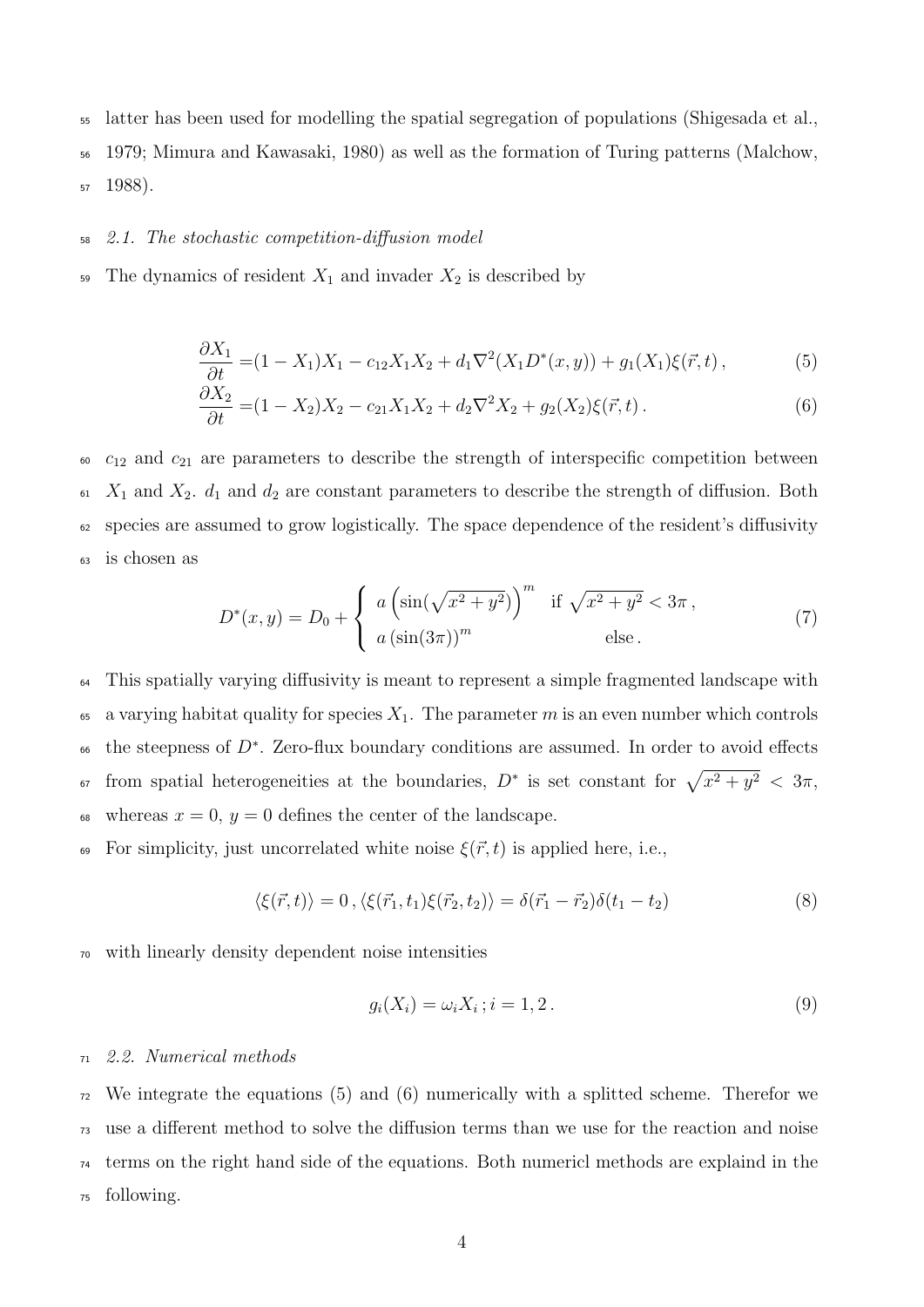#### <sup>76</sup> 2.2.1. Crank-Nicolson scheme for two dimensions with Fokker-Planck diffusion

<sup>77</sup> We split the Laplace operator into two parts. First, we calculate the diffusion in one spatial  $\tau$ <sup>8</sup> dimension  $(x)$ , second we do the same for the other spatial dimension  $(y)$ .

$$
\frac{\partial X}{\partial t} = \vec{\nabla}^2 (XD) = \frac{\partial^2 (XD)}{\partial x^2} + \frac{\partial^2 (XD)}{\partial y^2},\tag{10}
$$

<sup>79</sup> where X is the population density and D its spatially varying diffusion coefficient which <sup>80</sup> can be written as

$$
D(x, y) = d_1 D^*(x, y)
$$
\n(11)

<sup>81</sup> with  $d_1 = const$  and  $D^*(x, y) \neq 0 \ \forall x, y$ . Now we formulate the Crank-Nicolson algorithm <sup>82</sup> [\(Crank and Nicolson, 1947\)](#page-11-2) for one spatial dimension as follows

$$
\frac{X_k^{t+\Delta t} - X_k^t}{\Delta t} = \frac{d_1}{2\Delta x^2} \left( X_{k+1}^{t+\Delta t} D_{k+1}^* - 2X_k^{t+\Delta t} D_k^* + X_{k-1}^{t+\Delta t} D_{k-1}^* + X_{k+1}^t D_{k+1}^* - 2X_k^t D_k^* + X_{k-1}^t D_{k-1}^* \right).
$$
\n(12)

83 Here  $k \in (1, n)$  is the index of the spatial position of X, whereas t is the time which varies with a discrete time step  $\Delta t$ . With  $\alpha = d_1$  $\Delta t$ <sup>84</sup> with a discrete time step  $\Delta t$ . With  $\alpha = d_1 \frac{\Delta t}{\Delta x^2}$  we can write this as a system of linear <sup>85</sup> equations

$$
\mathbf{A}\left(\vec{X}^{t+\Delta t}\vec{D}^*\right) = \mathbf{B}\left(\vec{X}^t\vec{D}^*\right) \tag{13}
$$

<sup>86</sup> where  $\vec{X}$  and  $\vec{D}^*$  are vectors of length n including the values of  $X_k$  and  $D_k^*$  at each spatial 87 position in one dimension  $k \in (1, n)$ . A and B are the  $(n \times n)$  tridiagonal matrices

$$
\mathbf{A} = \begin{pmatrix} 2\left(\frac{1}{D_1^*} + \alpha\right) & -\alpha & 0 & \cdots & 0 \\ -\alpha & \ddots & -\alpha & 0 & \vdots \\ 0 & -\alpha & \ddots & 0 & \vdots \\ \vdots & \ddots & \ddots & \ddots & -\alpha \\ 0 & \cdots & -\alpha & 2\left(\frac{1}{D_n^*} + \alpha\right) \end{pmatrix},
$$

$$
\mathbf{B} = \begin{pmatrix} 2\left(\frac{1}{D_1^*} - \alpha\right) & \alpha & 0 & \cdots & 0 \\ \alpha & \ddots & \alpha & 0 & \vdots \\ 0 & \alpha & \ddots & \ddots & 0 \\ \vdots & \ddots & \ddots & \ddots & \alpha \\ 0 & \cdots & \alpha & 2\left(\frac{1}{D_n^*} - \alpha\right) \end{pmatrix}.
$$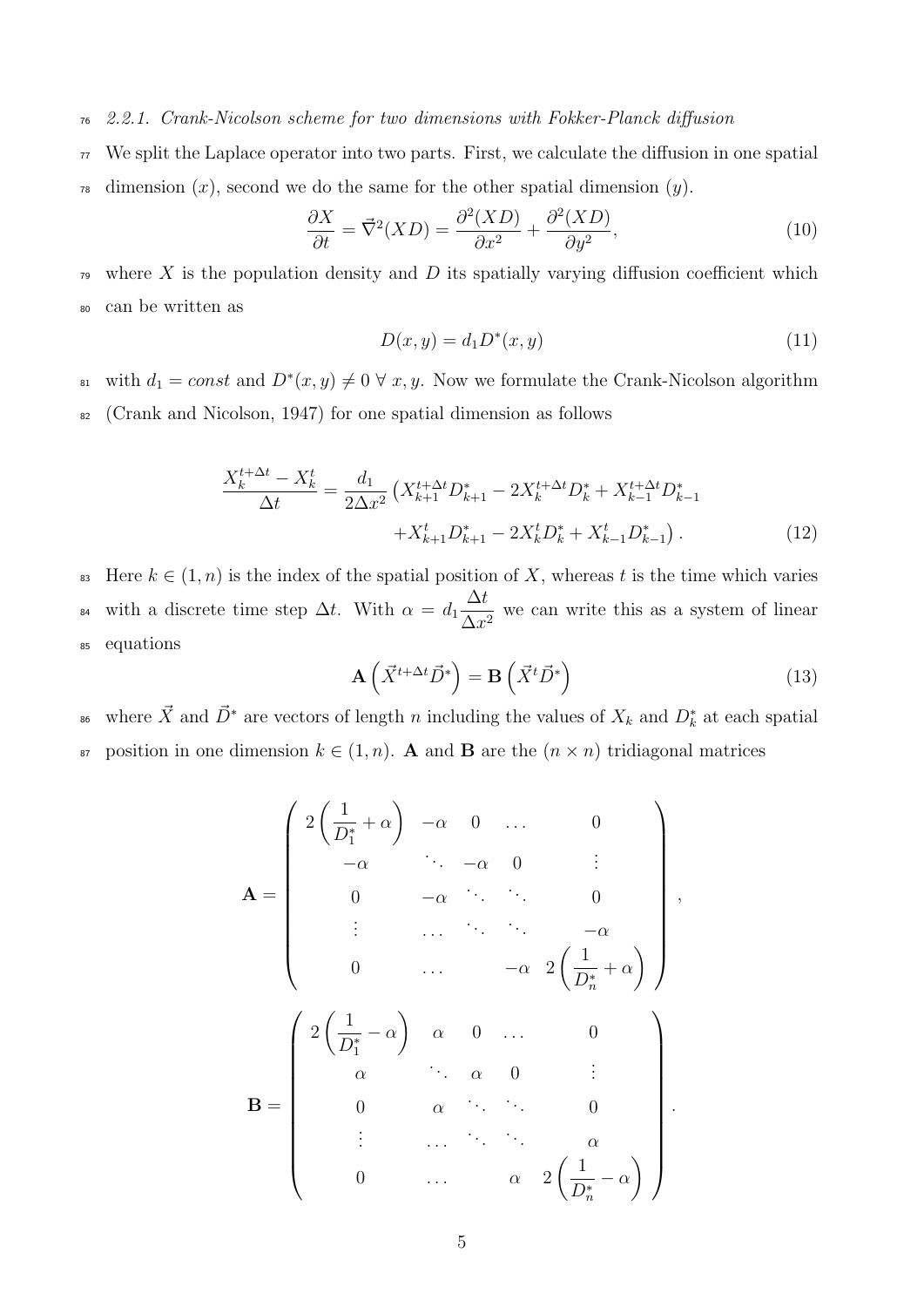<sup>88</sup> This implicit scheme has been proven to be unconditionally stable for two spatial dis mensions in case of homogeneous diffusion. A strictly positive  $D^*$  does not change the <sup>90</sup> von-Neumann stability criterion given by [Crank and Nicolson](#page-11-2) [\(1947\)](#page-11-2).

91 In order to implement zero-flux boundary conditions we have to add the term  $-\alpha$  to the 92 matrix components  $A_{11}$  and  $A_{nn}$ , and the term  $\alpha$  to the matrix components  $B_{11}$  and  $B_{nn}$ . To calculate the distribution of  $X<sup>t</sup>$  at time step  $t + \Delta t$ , we have to multiply the vector  $\vec{X}$ <sup>t</sup>  $9<sup>3</sup>$ with the spatially varying coefficient of diffusion  $\vec{D}^*$  and solve the equation  ${\bf A}\vec{Y} = {\bf B}\vec{X}$ , <sup>95</sup> where  $\vec{X}$  is a input-vector (in our case  $\vec{X}^t \cdot \vec{D}^*$ ) and  $\vec{Y}$  is a output-vector. After that the <sup>96</sup> components of the output-vector  $\vec{Y}$  has to be divided with the corresponding components of the vector  $\vec{D}^*$ , which is temporally constant in order to get the distribution  $X^{t + \Delta t}$ . Once <sup>98</sup> this scheme has been performed for each row in one spatial direction it has to be repeated <sup>99</sup> for the other spatial dimension in every time step.

#### <sup>100</sup> 2.2.2. Derivative-free Milstein method for interactions and noise

<sup>101</sup> For numerical integration of the interaction and noise terms, the derivative-free Milstein <sup>102</sup> method is used [\(Milstein, 1995;](#page-12-8) [Kloeden and Platen, 1999\)](#page-12-9). The Milstein scheme reads for 103 white noise [\(8,](#page-4-2)[9\)](#page-4-3) with time step  $\Delta t$  and in Stratonovich interpretation

$$
X_i^{t + \Delta t} = X_i^t + f_i(X_i^t)\Delta t + \omega_i X_i^t \Delta W_i + \frac{\omega_i}{2} \left[ f_i(X_i^t) \sqrt{\Delta t} + \omega_i X_i^t \right] (\Delta W_i)^2, \tag{14}
$$
  
with

$$
\Delta W_i = W_i^{t + \Delta t} - W_i^t \sim \sqrt{\Delta t} \mathcal{N}(0, 1) ,
$$

<sup>104</sup> where  $W_i^t$  is a Wiener process and  $\mathcal{N}(0, 1)$  stands for the normal distribution with zero mean and unity variance. The required uniformly distributed random numbers are generated with the Mersenne Twister [\(Matsumoto and Nishimura, 1998\)](#page-12-10), the normally distributed random numbers with the common Box-Muller algorithm [\(Box and Muller, 1958\)](#page-11-3). More details about this scheme can be found in [Siekmann and Malchow](#page-13-2) [\(2016\)](#page-13-2).

#### <sup>109</sup> 3. Numerical simulations and results

<sup>110</sup> The model as well as the algorithms described in this paper were implemented in FORTRAN. <sup>111</sup> The above mentioned numerical schemes are performed successively for each time step. 112 The dimensionless spatial model describes a rectangular domain with a length of  $L_x$  =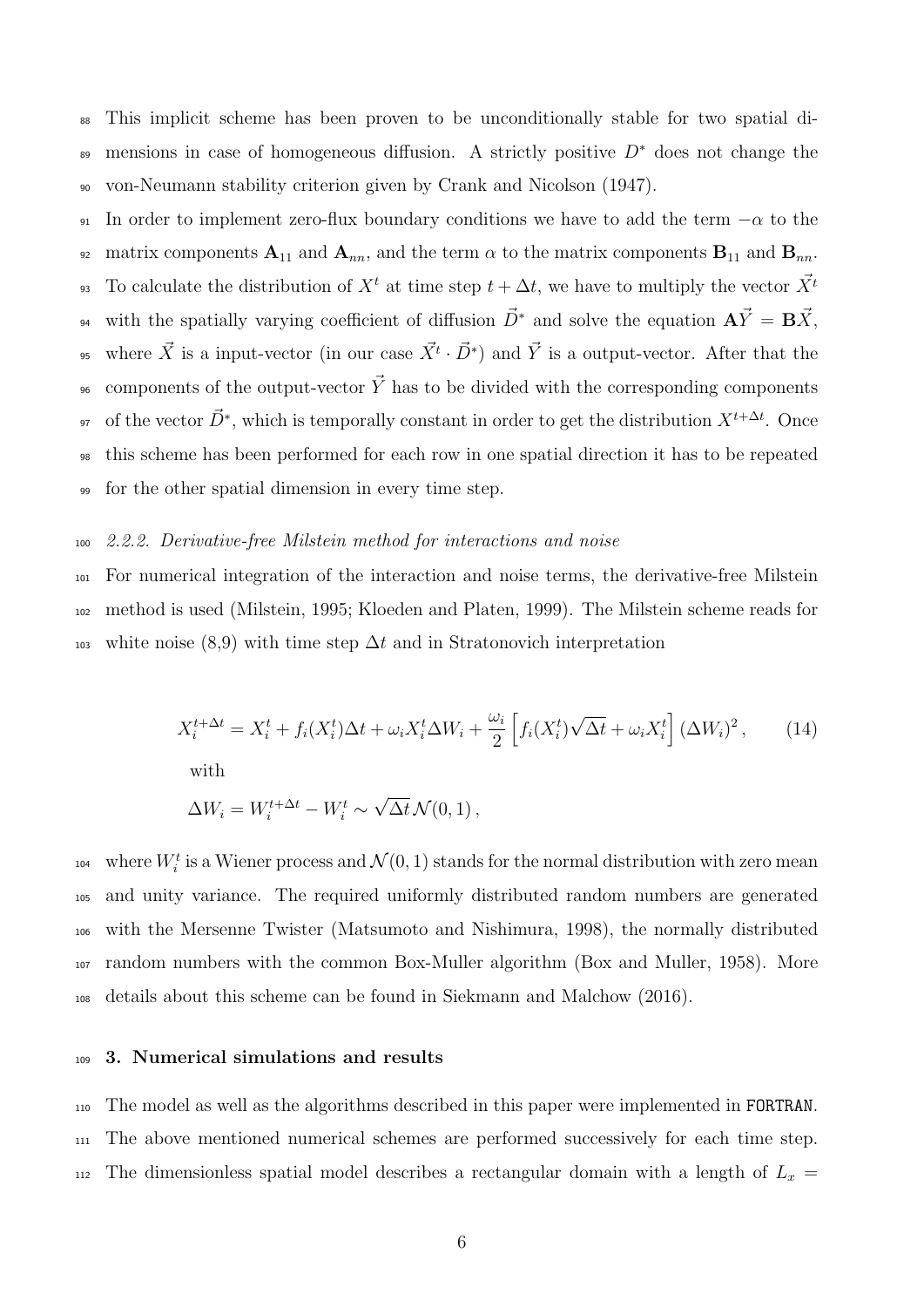<sup>113</sup>  $L_y = 3000$  with  $200 \times 200$  grid points and zero-flux boundary conditions. The temporal  $n_{14}$  and spatial step sizes  $h_t$ ,  $h_x$  and  $h_y$  were

$$
h_t = 0.02, h_x = h_y = 15.
$$
\n<sup>(15)</sup>

<sup>115</sup> The following parameters have been applied:

$$
D_0 = 1, \ m = 8, \ c_{12} = c_{21} = 1.2.
$$

<sup>116</sup> The parameter values are chosen arbitrarily without a limitation of generality. We set  $D_0 = 1$  because this is the minimal value for  $D^*$ . In this case the diffusivity of both species 118 can directly be spotted from  $d_1$  and  $d_2$ . The effect of Fokker-Planck diffusion depends on 119 the heterogeneity of the coefficient of diffusion. We set  $m = 8$  in order to generate large values in the first and second derivative of  $D^*$ . Because both species are described with <sup>121</sup> equal competition parameters  $(c_{12}$  and  $c_{21}$ ), the difference in the coefficient of diffusion  $122$  determines whether or not an invasion of species  $X_2$  is successful in case of homogeneous 123 D, i.e.,  $a = 0$ , cf. eq. [\(7\)](#page-4-4). Both  $c_{12}$  and  $c_{21}$  exceed unity, so that the system is in a bistable <sup>124</sup> parameter range. In case of a non-spatial model without diffusion or noise the species with <sup>125</sup> a larger initial density will become dominant and drive its opponent to extinction.

126 Due to its spatial variation, the diffusivity  $d_1 \cdot D^*$  of the native species  $X_1$  can be greater or less than the constant invader's diffusion coefficient  $d_2$ . An invasion will be successful <sup>128</sup> only in those areas where  $d_2 > d_1 \cdot D^*$  (Fig. [2\)](#page-8-0). Areas with a high diffusivity of the native species act as barrier for the invasion. This fits well earlier published results on diffusion- controlled competitive invasions [\(Malchow et al., 2011\)](#page-12-11). In this scenario multiplicative density-dependent noise [\(8](#page-4-2)[,9\)](#page-4-3) accelerates the speed of invasion (Fig. [2b](#page-8-0)). However, strong noise can push the invader through the barriers of large resident diffusivity and induce the invasion of further regions with low resident diffusivity.

<sup>134</sup> Because of the Fokker-Planck diffusion in eq. [\(5\)](#page-4-0), the spatial distribution of the resident 135 species,  $X_1$ , develops proportional to  $\nabla^2 D^*(x, y)$ , as described in [Bengfort et al.](#page-11-0) [\(2016\)](#page-11-0). If <sup>136</sup> this effect is strong enough, the reduced resident concentration in areas with high resident 137 diffusivity enables an invasion of species  $X_2$ , even if the diffusivity of  $X_1$  is larger than 138 the diffusivity of  $X_2$  everywhere in the domain (Fig. [3\)](#page-9-0). In this scenario, multiplicative <sup>139</sup> density-dependent noise has a decelerating effect on the speed of invasion (Fig. [3b](#page-9-0)).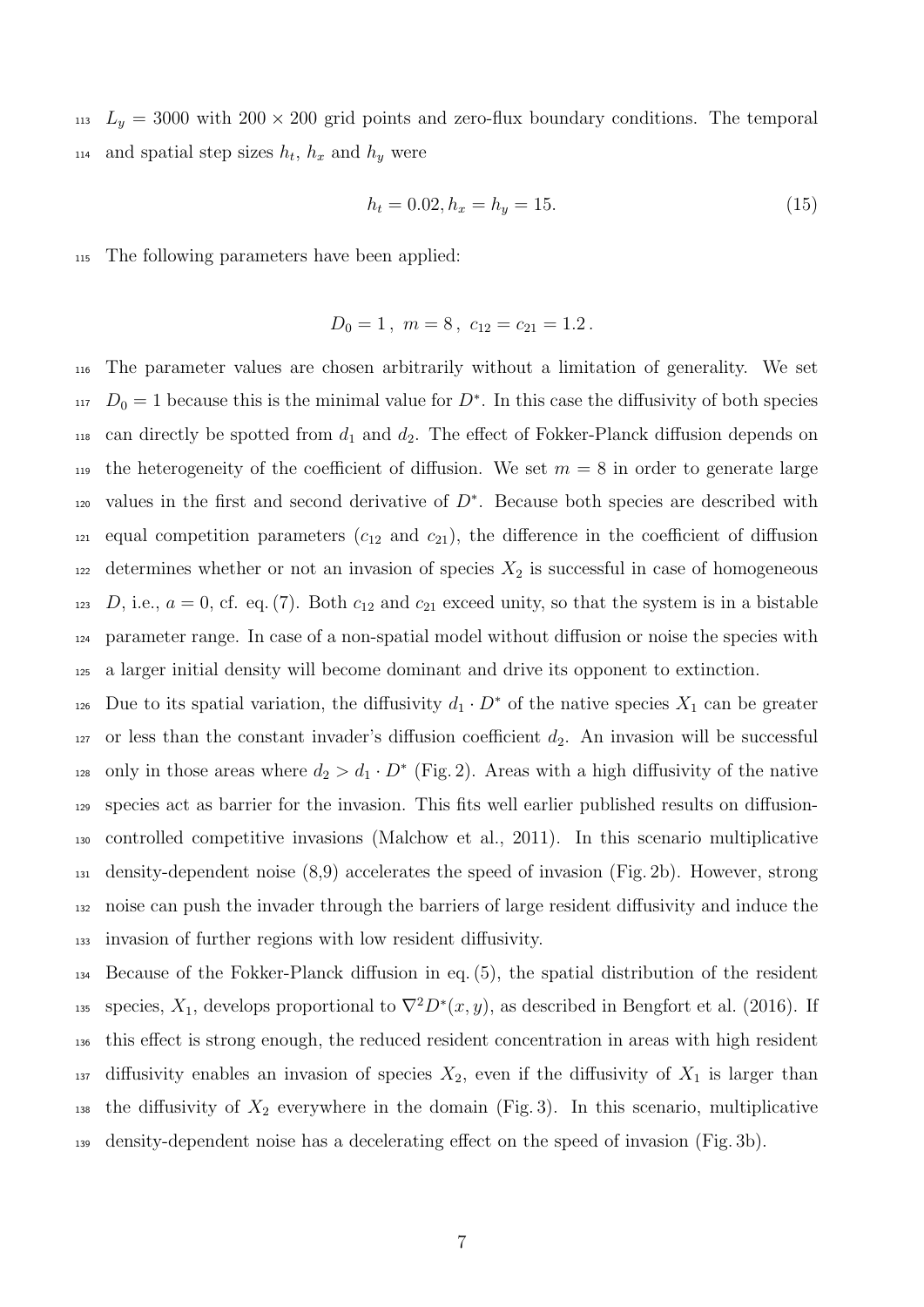

Figure 1: Initial settings for densities (green  $=$  resident, red  $=$  invader) and resident's diffusivity



<span id="page-8-0"></span>(a)  $t = 3900$ ;  $\omega_1 = \omega_2 = 0$  (b)  $t = 3900$ ;  $\omega_1 = \omega_2 = 0.4$  (c)  $t = 600$ ;  $\omega_1 = \omega_2 = 0.6$ 

Figure 2:  $d_1 = 5$ ,  $d_2 = 25$ ,  $a = 9$ : The density of the resident species is reduced in areas of large  $D^*$ . The invader successfully invades the space, where it has a larger coefficient of diffusion as the resident species. Density-dependent multiplicative noise accelerates the invasion in areas of small  $D^*$ . Areas with large  $D^*$ act as a barrier for the invasion. Strong noise can break through these barriers and induces invasion of  $X_2$  in the inner circles with small  $D^*$ . Video sequences showing the dynamical process are included in the online version of this document. (Click on the image.)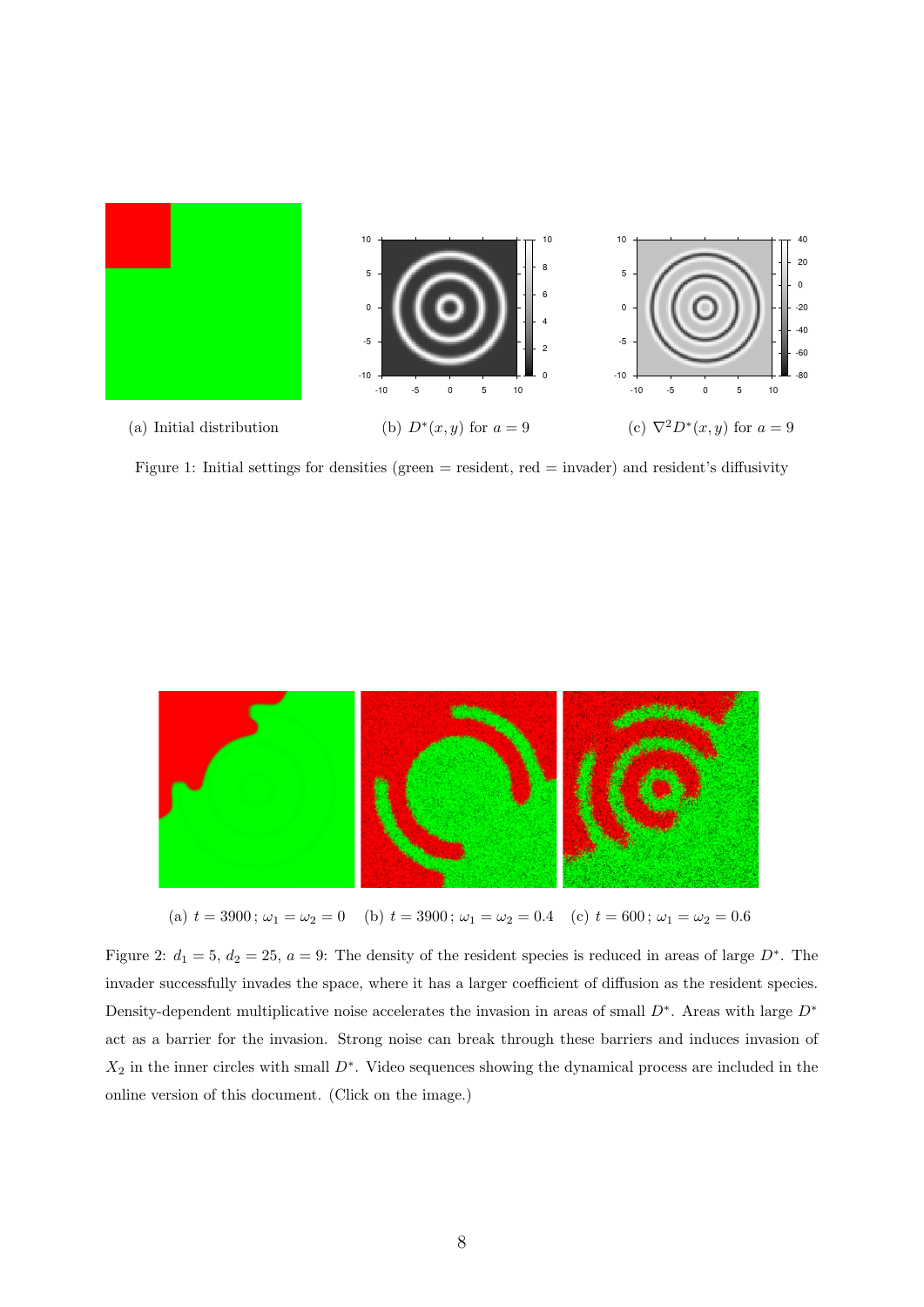<span id="page-9-0"></span>

Figure 3:  $t = 4400$ ,  $d_1 = 30$ ,  $d_2 = 25$ ,  $a = 19$ ; large  $\nabla^2 D(\vec{r})$ : Due to the reduced resident concentration in areas of large D<sup>∗</sup> invasion is possible even though the invader has a smaller coefficient of diffusion everywhere in the spatial domain. Noise reduces the invasion speed. Strong noise can invert the invasion. Video sequences showing the dynamical process are included in the online version of this document. (Click on the image.)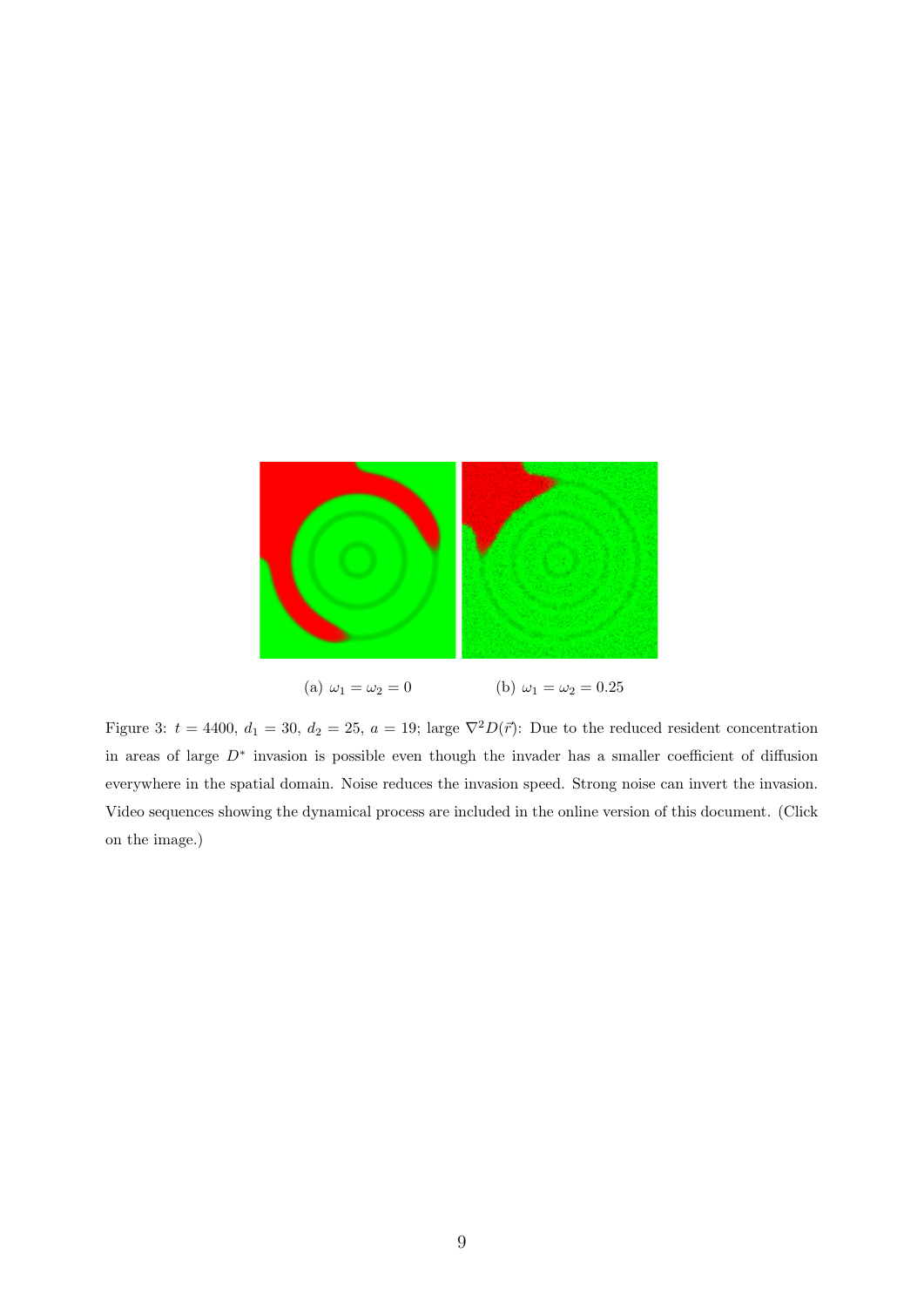#### 4. Discussion

 This Fokker-Planck type modelling of the movement of organisms generates patterns in the spatial population distribution which correspond to the spatial variation of the diffusion 143 coefficient. If this effect is small (small spatial derivatives in  $D^*$ ), the competitor can invade the domain in areas where its (spatially constant) coefficient of diffusion is larger than that of the resident species. This is not surprising because both species are described with equal parameters for growth and competition so that diffusivity determines the success of invasion if the size of the initial patch of the invading species exceeds the related critical patch size. This is also the case if the resident would follow Fickian diffusion with a heterogeneous coefficient of diffusion. In a non-deterministic environment, where the populations are subject to stochastic fluctuations, the speed of invasion increases with increasing noise intensity. Strong noise can also induce invasions in areas which are perfectly protected against an invasion in the deterministic case. If the pattern forming effect of the Fokker- Planck diffusion is stronger, invasion is possible even though the coefficient of the invader is smaller than the one of the resident species everywhere in the domain. Contrary to the former example, noise has a negative effect on the success of invasion. This is caused by the fact, that the density dependent noise counteract the pattern forming properties of the Fokker-Planck diffusion. The resident species benefits from the homogenising effect of the noise because it has a larger coefficient of diffusion than the invader. A Fickian diffusion for the resident can not reproduce these patterns. In this case the resident would outcompete the invader because of its larger coefficient of diffusion.

#### 5. Conclusions

 It has been shown that a non-uniform diffusivity, i.e., Fokker-Planck diffusion, of a resident species in a spatially heterogeneous habitat can have different effects on the ability of a similar competing species to invade the habitat.

 Spatiotemporal Gaussian noise was applied in order to model the variability of the envi- ronment. For future research it would be interesting to investigate the effect of spatially and/or temporally colored noise in combination with the Fokker-Planck diffusion which generates patterns in the resident species with a certain wavelength.

 Here, it was assumed that only the resident species favours certain areas in the domain and consequently move with a spatially varying speed and is therefore described with Fokker-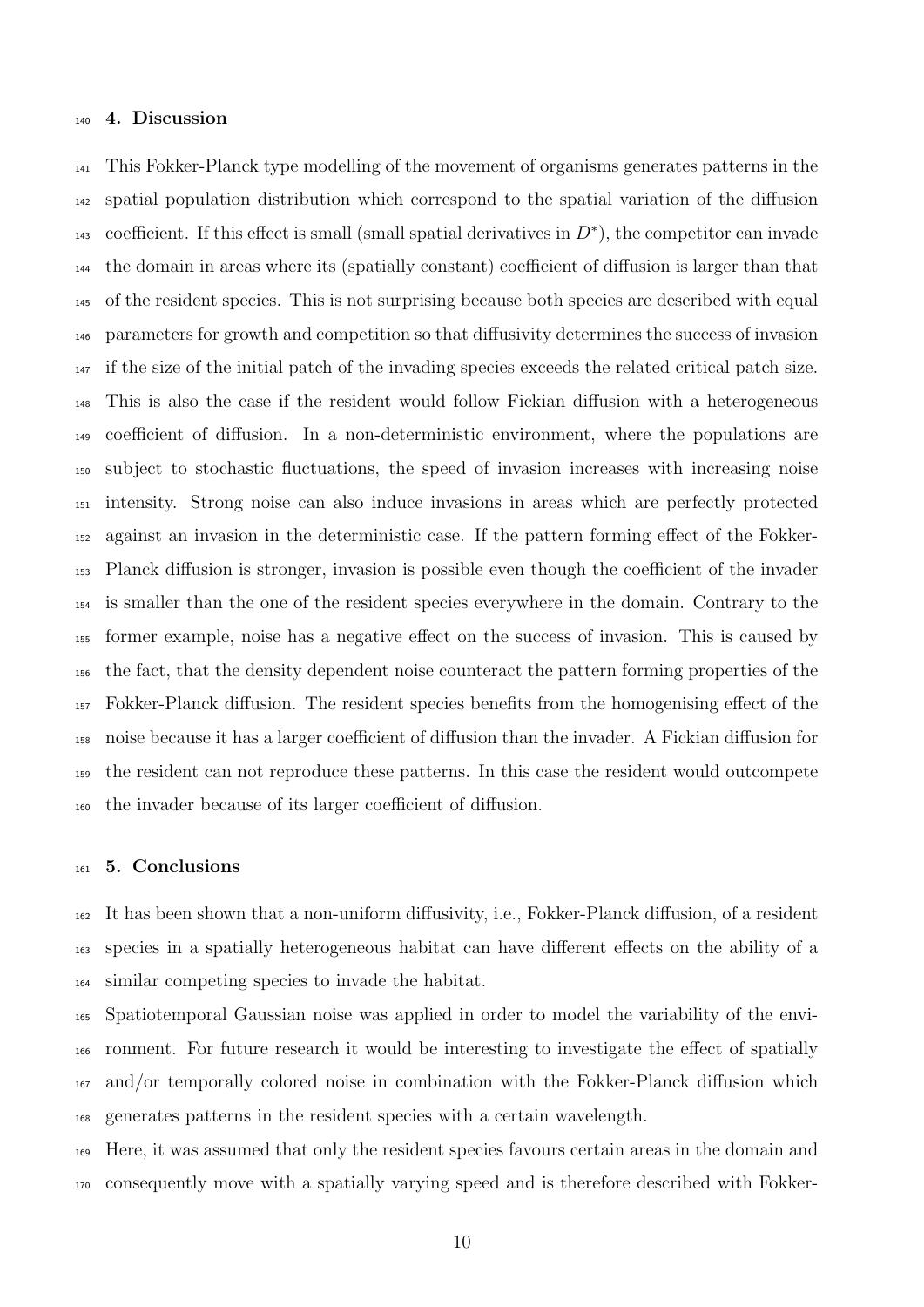Planck diffusion. One can also think of an inverse situation where the resident species is described with constant Fickian diffusion and the invader follows the Fokker-Planck description. From a theoretical point of view this scenario is not as interesting because the invader starts in a relatively small spatial domain where the heterogeneity in the coefficient of diffusion does not play a crucial role. A situation in which both species follow a Fokker- Planck description and favour the same or different spatial domains was not part of this study. This will be subject of future investigations.

#### 178 Acknowledgements

 The authors acknowledge the stimulating working and living conditions at the Mediter- ranean Institute of Oceanography during several visits of Aix-Marseille University. They appreciated the professional cooperation but also the sincere hospitality of Jean-Christophe Poggiale and his colleagues. Furthermore, H.M. is thankful for the perfect organization of 183 MPDE'16.

 Last but not least, the authors also thank two anonymous reviewers for their valuable comments which essentially helped to improve this publication.

#### References

<span id="page-11-1"></span> Aronson, D.G., 1985. The role of diffusion in mathematical population biology: Skellam revisited, in: Capasso, V., Grosso, E., Paveri-Fontana, S.L. (Eds.), Mathematics in <sup>189</sup> Biology and Medicine. Springer, Berlin. volume 56 of *Lecture Notes in Biomathematics*, pp. 2–6.

- <span id="page-11-0"></span> Bengfort, M., Malchow, H., Hilker, F.M., 2016. The Fokker-Planck law of diffusion and pattern formation in heterogeneous media. Journal of Mathematical Biology 73, 683–704.
- <span id="page-11-3"></span> Box, G.E.P., Muller, M.E., 1958. A note on the generation of random normal deviates. Annals of Mathematical Statistics 29, 610–611.
- <span id="page-11-2"></span> Crank, J., Nicolson, P., 1947. A practical method for numerical evaluation of solutions of partial differential equations of the heat-conduction type. Mathematical Proceedings of the Cambridge Philosophical Society 43, 50–67.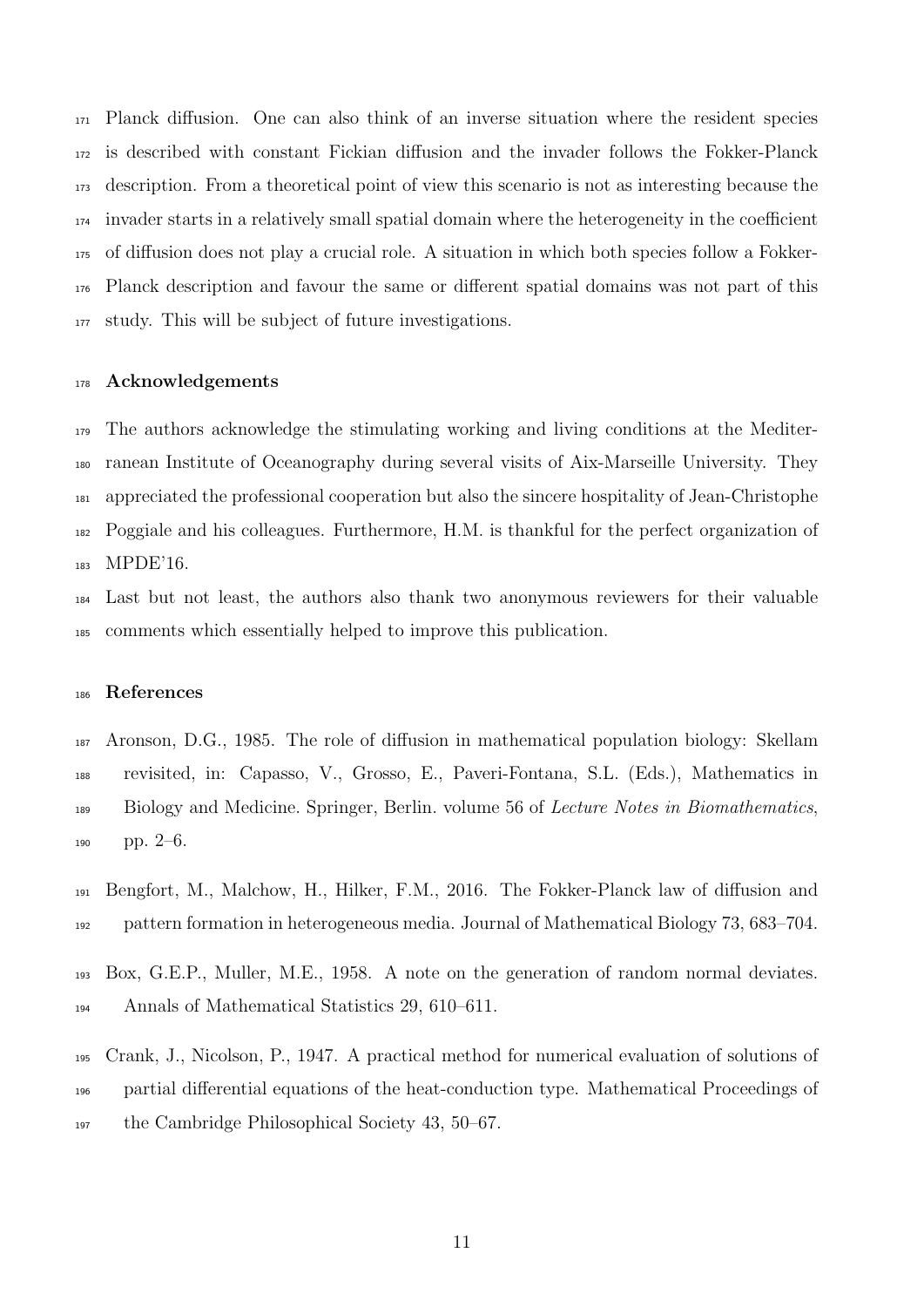- <span id="page-12-0"></span> Diederich, S., Nehls, G., van Beusekom, J.E.E., Reise, K., 2005. Introduced Pacific oysters Crassostrea gigas in the northern Wadden Sea: invasion accelerated by warm summers? Helgoland Marine Research 59, 97–106.
- <span id="page-12-4"></span>Fick, A., 1855. Ueber Diffusion. Annalen der Physik 170, 59–86 (in German).
- <span id="page-12-5"></span> Fokker, A.D., 1914. Die mittlere Energie rotierender elektrischer Dipole im Strahlungsfeld. Annalen der Physik 348, 810–820 (in German).
- <span id="page-12-9"></span> Kloeden, P.E., Platen, E., 1999. Numerical solution of stochastic differential equations. volume 23 of Applications of Mathematics. Springer, Berlin.
- <span id="page-12-7"></span> Malchow, H., 1988. Spatial patterning of interacting and dispersing populations. Memoirs of the Faculty of Science, Kyoto University (Series of Biology) 13, 83–100.
- <span id="page-12-11"></span> Malchow, H., James, A., Brown, R., 2011. Competitive and diffusive invasion in a noisy environment. Mathematical Medicine and Biology 28, 153–163.
- <span id="page-12-10"></span> Matsumoto, M., Nishimura, T., 1998. Mersenne Twister: a 623-dimensionally equidis- tributed uniform pseudorandom number generator. ACM Transactions on Modeling and Computer Simulation 8, 3–30.
- <span id="page-12-8"></span> Milstein, G.N., 1995. Numerical integration of stochastic differential equations. volume 313 of Mathematics and Its Applications. Kluwer Academic Publishers, Dordrecht.
- <span id="page-12-6"></span> Mimura, M., Kawasaki, K., 1980. Spatial segregation in competitive interaction-diffusion equations. Journal of Mathematical Biology 9, 49–64.
- <span id="page-12-3"></span> Morisita, M., 1971. Measuring of habitat value by the "environmental density" method, in: Patil, C.D., Pielou, E.C., Waters, W.E. (Eds.), Spatial patterns and statistical distribu- tions. The Pennsylvania State University Press, University Park. volume 1 of Statistical *Ecology*, pp. 379–401.
- <span id="page-12-2"></span> Murray, J.D., 1989. Mathematical biology. volume 19 of Biomathematics Texts. Springer, Berlin.
- <span id="page-12-1"></span> Okubo, A., 1980. Diffusion and ecological problems: Mathematical models. volume 10 of Biomathematics Texts. Springer, Berlin.